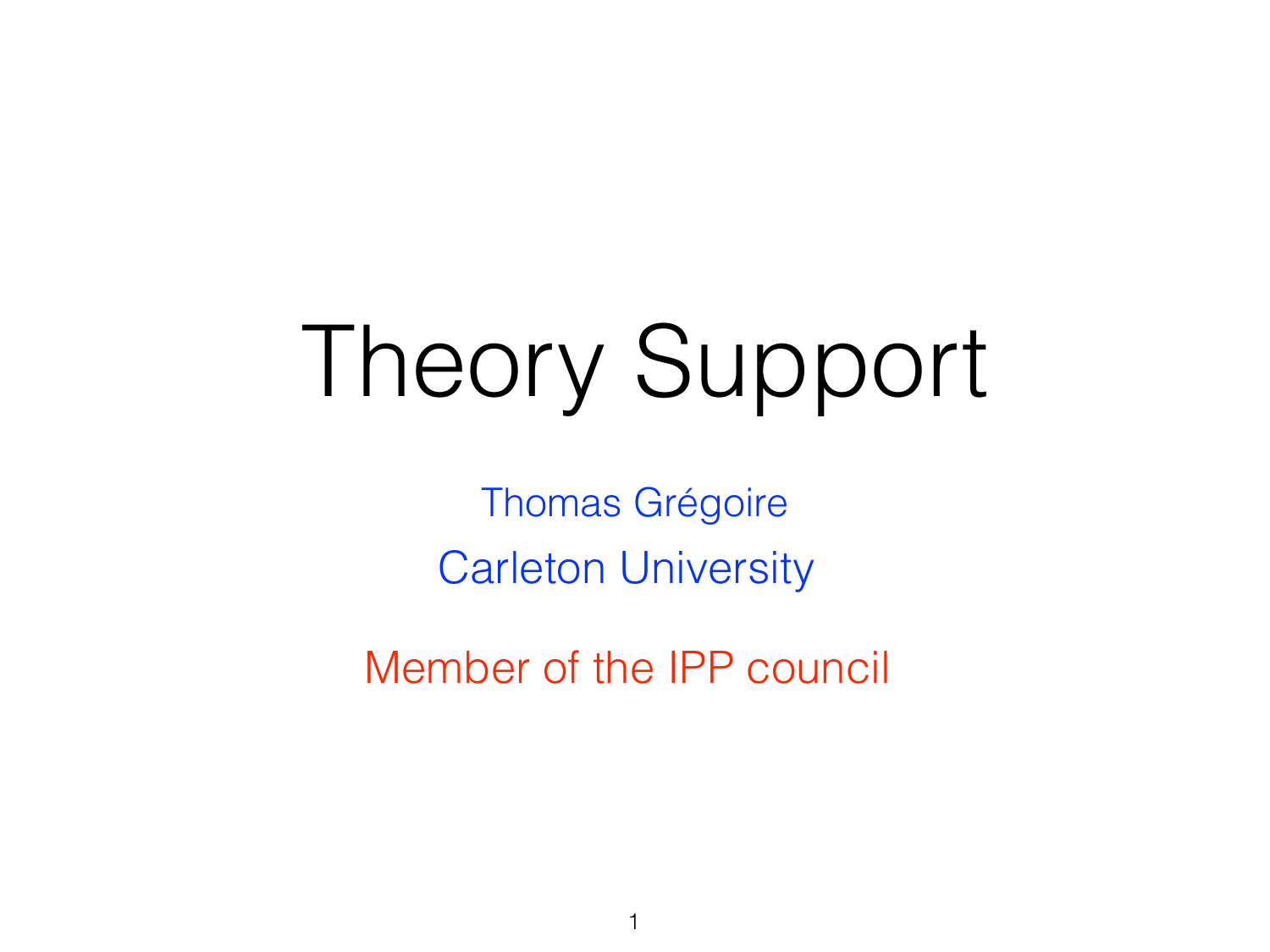### Canadian particle physics theory community

- 51 particle theorists funded from the subatomic physics enveloppe in 2015
	- 39 at 18 universities across the country (group sizes range from 1 to 7)
	- 7 at the Perimeter Institute
	- 4 with joint appointment between Perimeter and a university (McMaster, Western Ontario, Victoria)
	- 1 at TRIUMF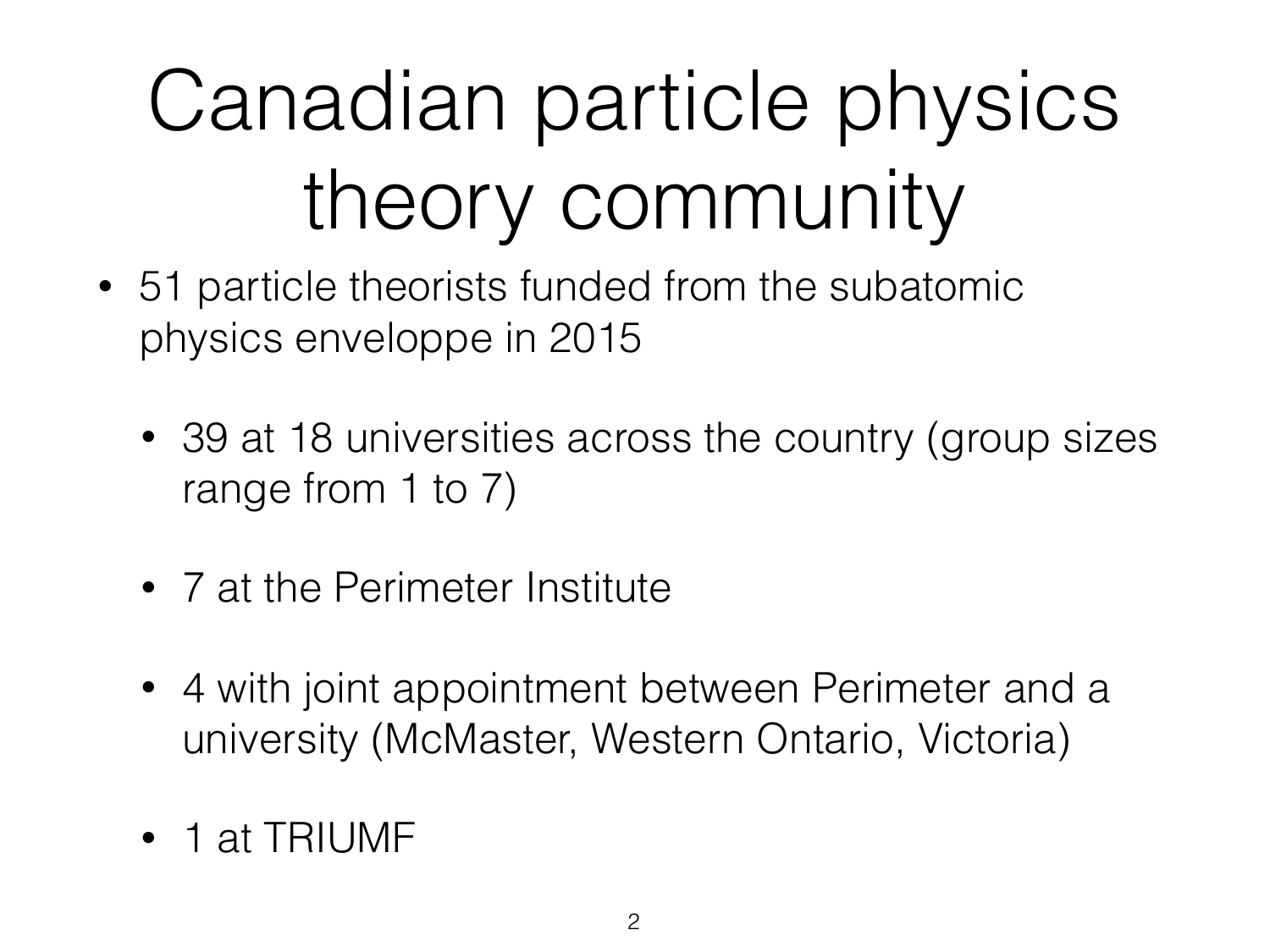### Canadian particle physics theory community

Average Grant: 55k



- 2 students: 30k
- 
- typical budget: 1/2 postdoc: 25 k
	- travel: 3k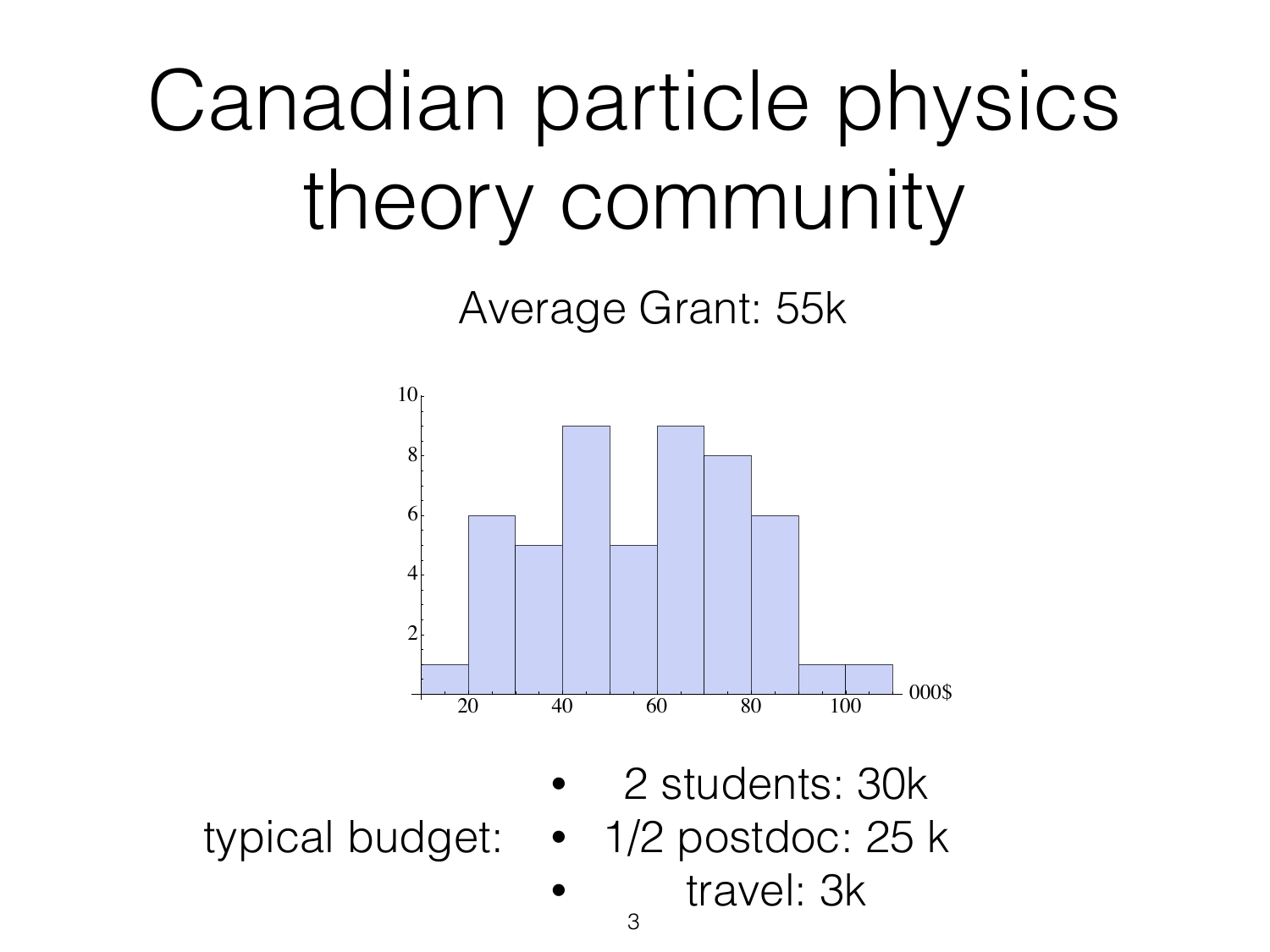### Physics

- Unification of gravity and quantum field theory
- Theory of electroweak symmetry breaking
- Flavour physics
- Dark matter
- Baryogenesis
- Black hole
- Dark energy
- Strongly coupled dynamics
- QCD
- Standard Model computations
- Cosmology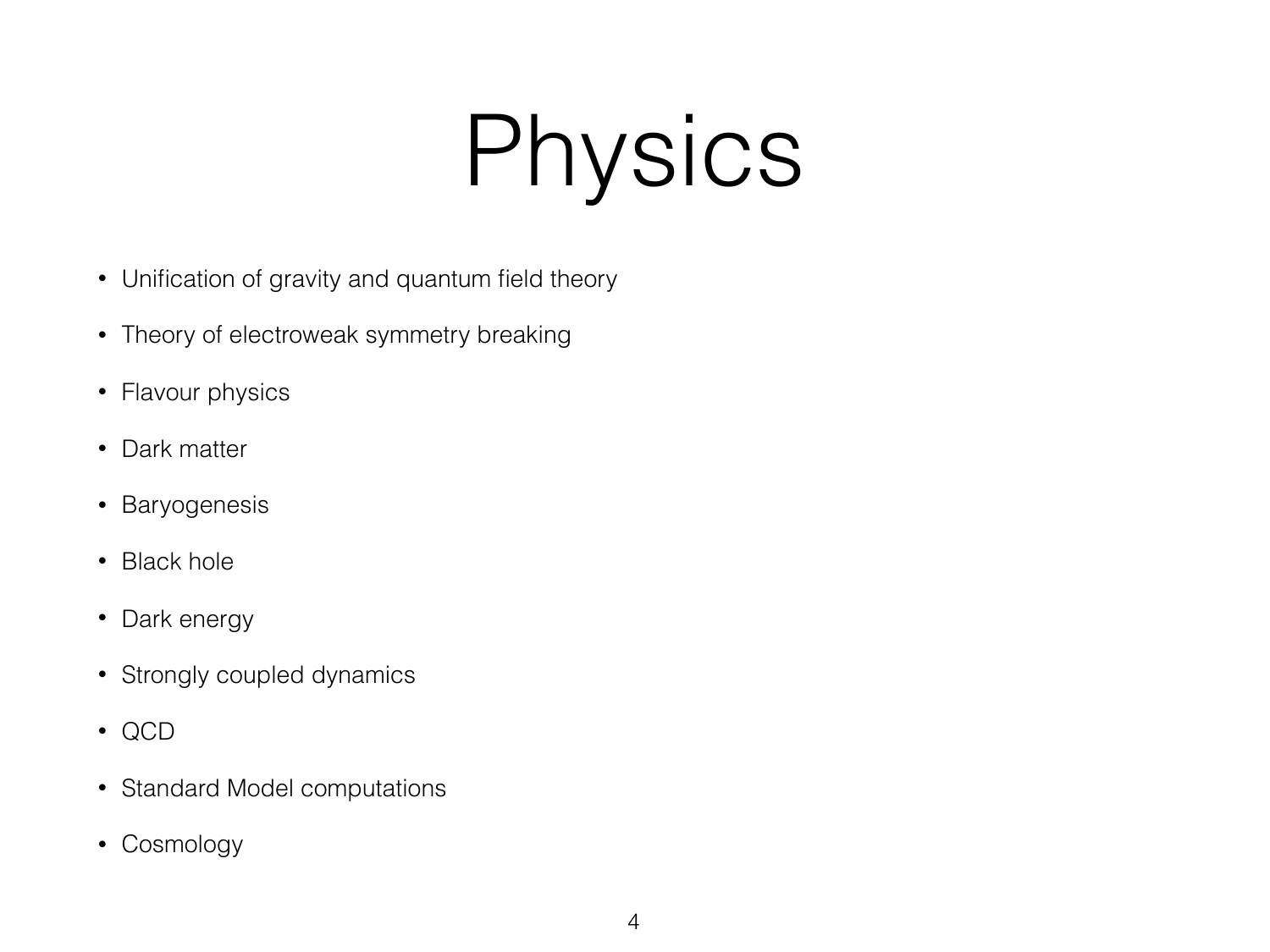#### Physics Theorists address all the 'big questions' using different approaches:

- Study frameworks that incorporate gravity with the rest of the Standard Model.
- Propose extensions of the Standard Model that are accessible to the LHC and precision measurements.
- Propose models of dark matter and hidden sectors and propose ways to look for them.
- Propose and study new models of baryogenesis.
- Study models of flavour in the neutrino and quark sectors.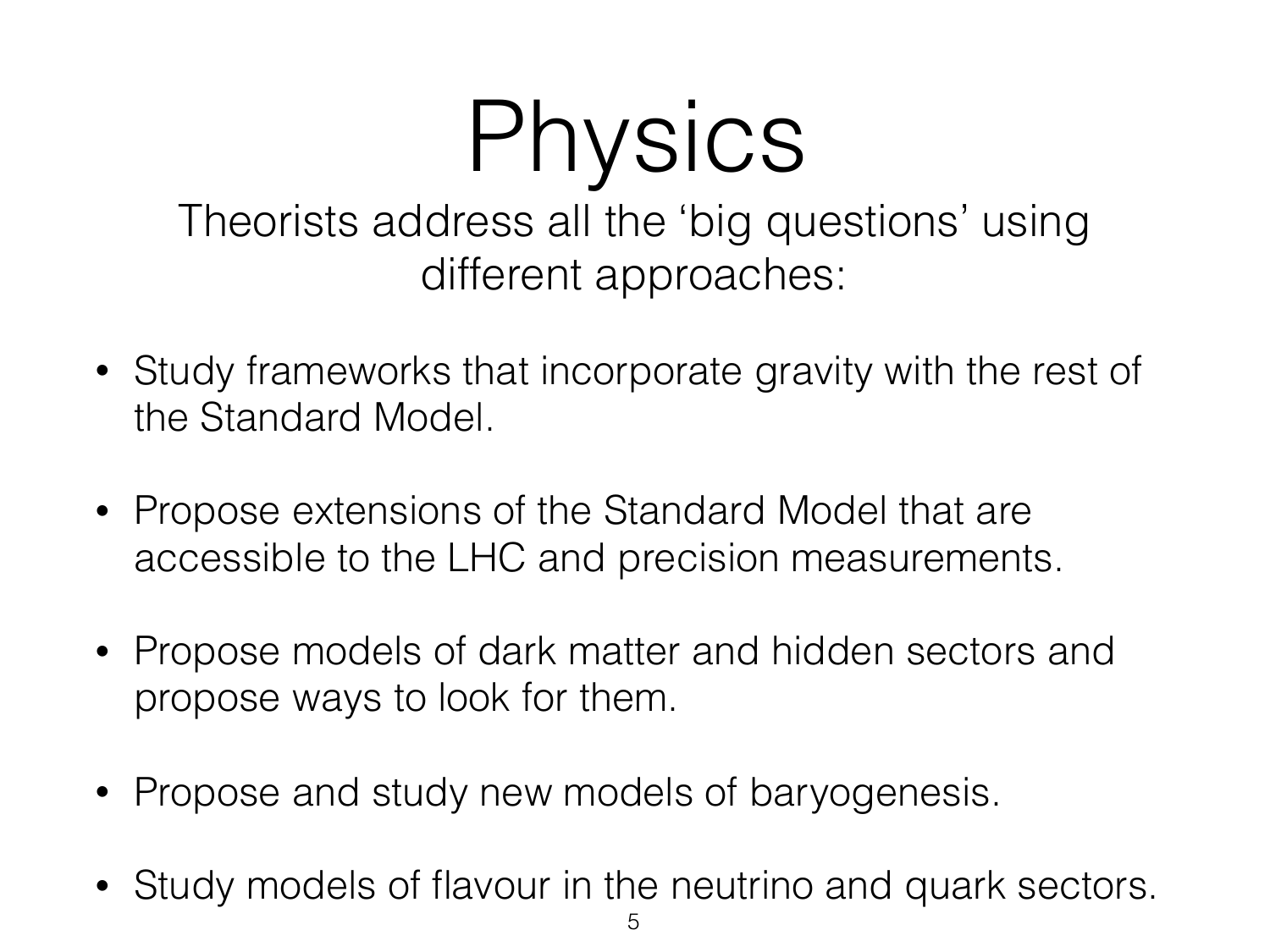# IPP support for theory

Theorists are an integral part of the particle physics community.

Strong ties between theory and experiment:

- Theorists propose new models to look for.
- Theorists interpret data and use it to build new models.
- Theorists propose new experiments.
- Theorists compute SM predictions to compare with data.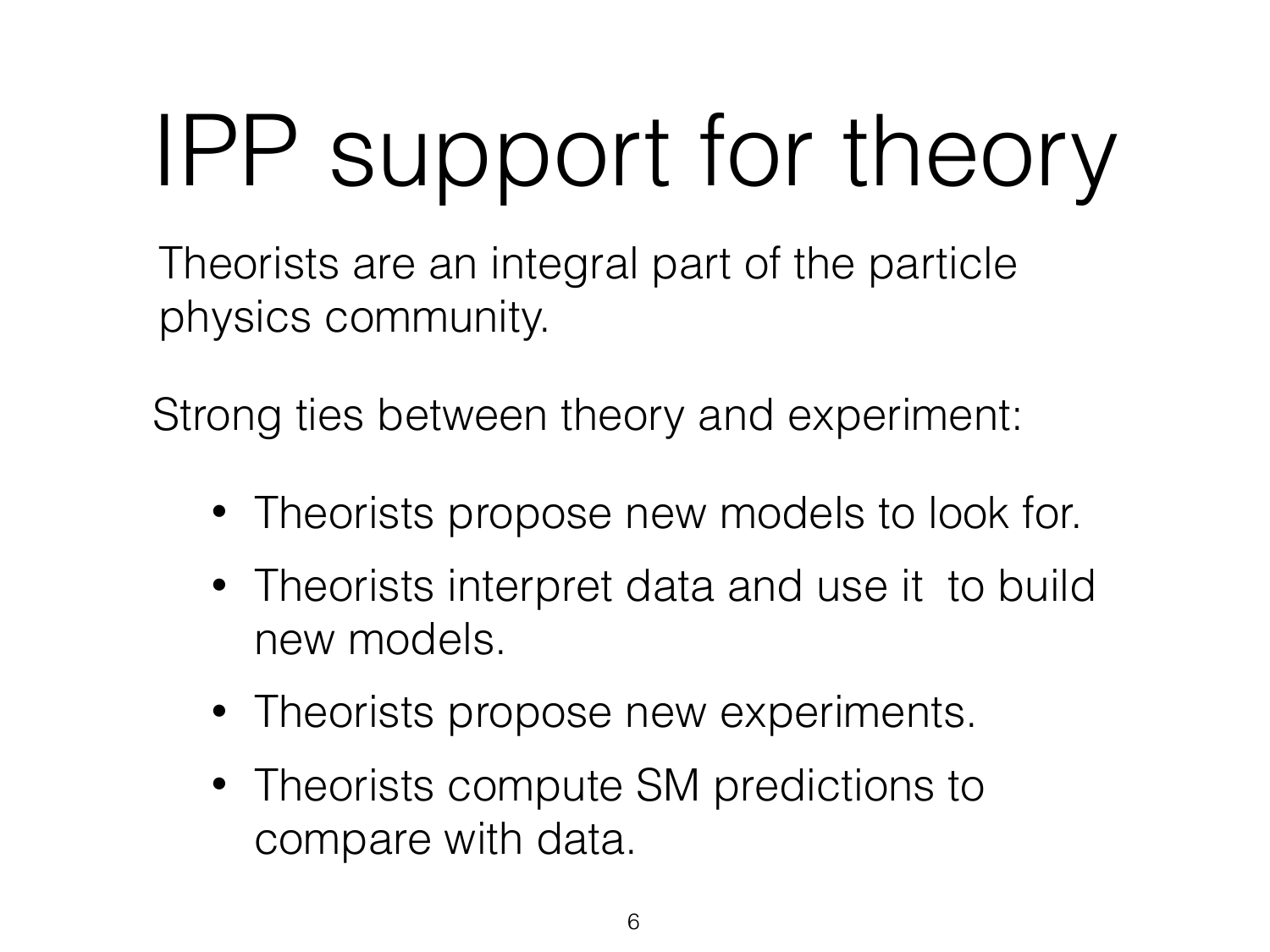# IPP support for theory

- The vast majority of Canadian particle theorists are members of IPP.
- There is typically a theorist sitting on the IPP scientific council.
- Theorists have served as IPP treasurer (including the current one)
- As a collective organization of nearly all particle physicists, the IPP is in a unique position to enhance both the theoretical and experimental particle physics program.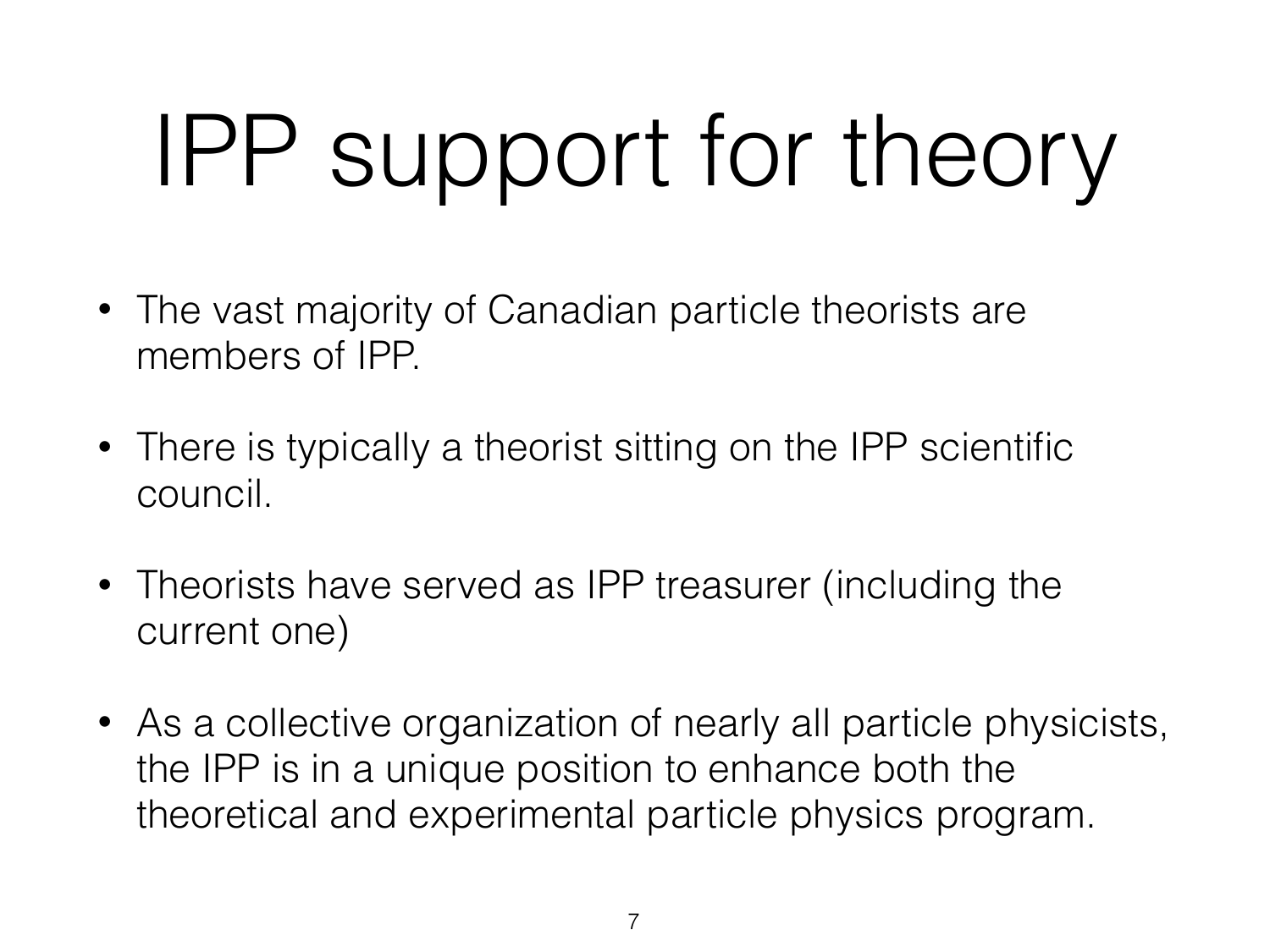# Theory PDF Program

- Active from 2003 to 2013
- 14 excellent postdocs hired. Many went on to faculty positions.
- Cost of the program: ~80 k/year
- Ramped down in 2013 in line with comments from SAPES when it reduced IPP MRS grant.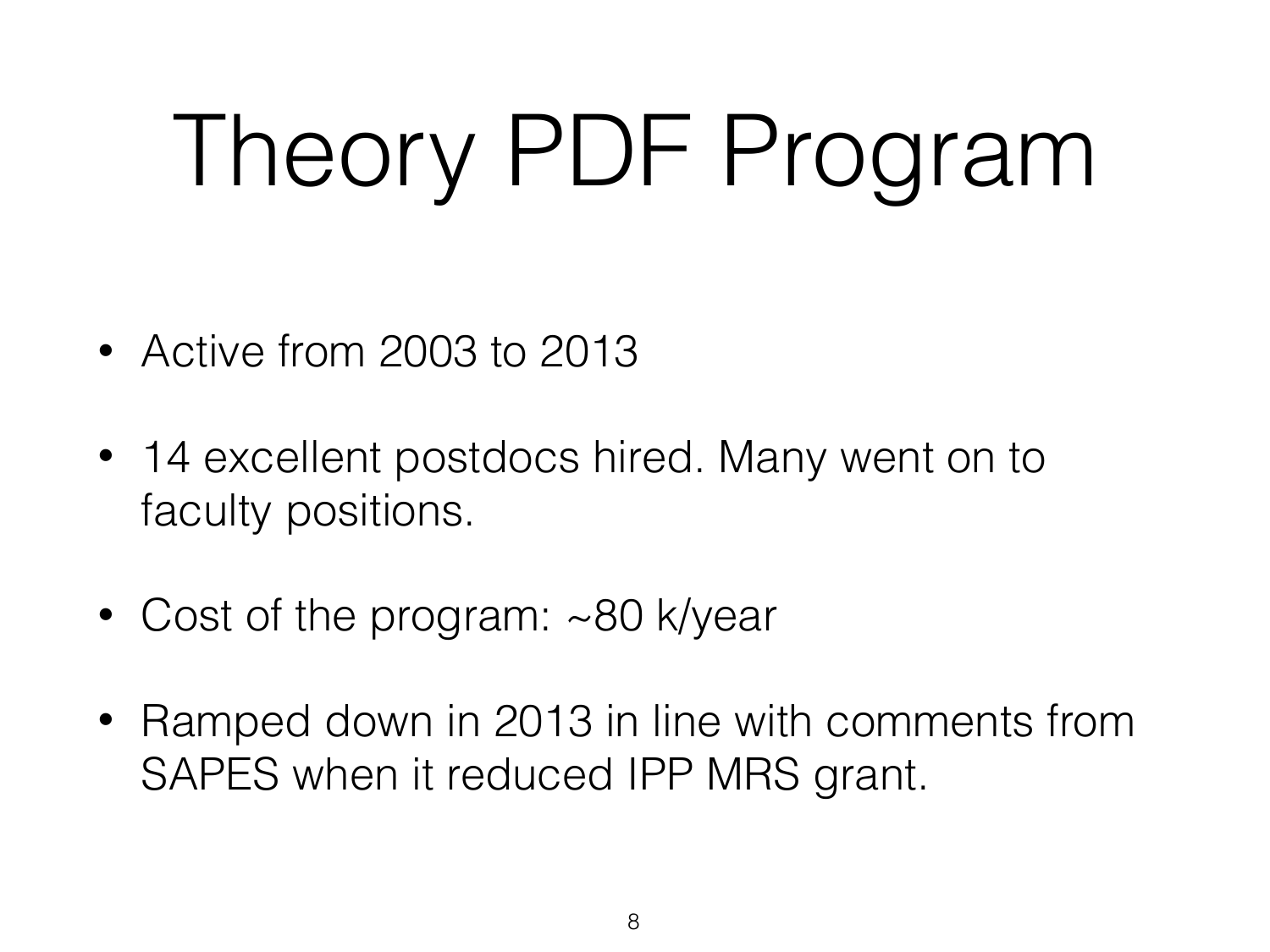# Theory PDF Program

| Year | <b>Name</b>                     | <b>Sponsor</b>                 | <b>Subsequent Position</b>     |
|------|---------------------------------|--------------------------------|--------------------------------|
| 2006 | Frey                            | <b>McGill</b>                  | Winnipeg(Faculty)              |
|      | Reuter                          | Carleton                       | Freiburg (Faculty)             |
| 2008 | Larjo                           | <b>UBC</b>                     | Brown (RA)                     |
|      | Underwood                       | <b>McGill</b>                  | Pacific Lutheran (Faculty)     |
| 2009 | Levi                            | <b>UBC</b>                     | private sector (data mining)   |
|      | Wang                            | <b>McGill</b>                  | Kavli-IPMU (RA)                |
| 2010 | <b>Burlington</b>               | Toronto                        | Troy University (Faculty)      |
|      | Scott                           | <b>McGill</b>                  | <b>Banting Postdoc(McGill)</b> |
| 2011 | Kurkela<br>Taoso                | <b>McGill</b><br><b>UBC</b>    |                                |
| 2012 | Ghirglieri<br>Shuve             | <b>McGill</b><br>McMaster/PI   |                                |
| 2013 | Morrison<br><b>Bhattacharya</b> | <b>McGill</b><br>Montréal<br>9 |                                |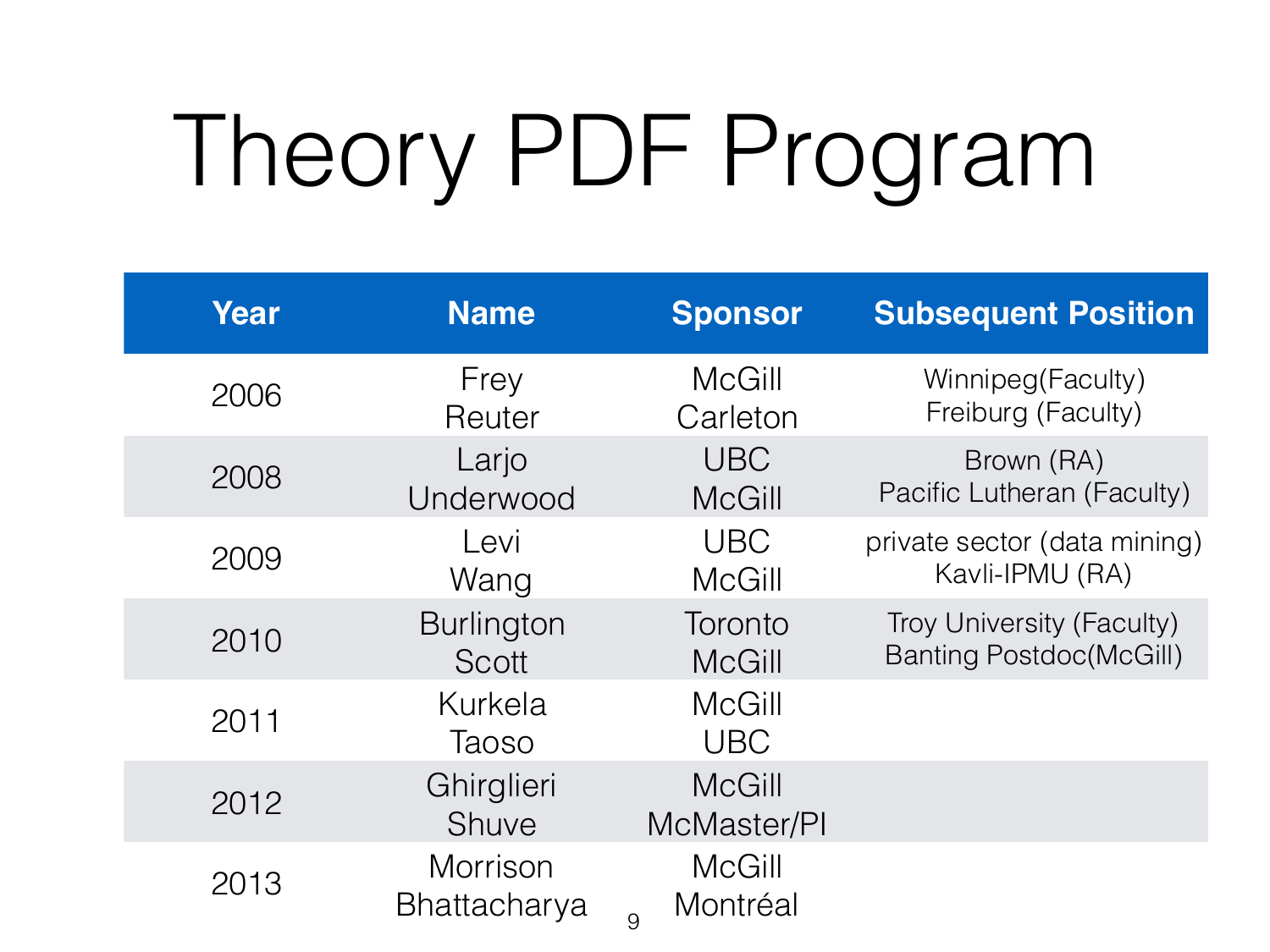#### Other ideas for theory support from IPP

- Consultation with the theory communities
- Some ideas put forward:
	- Money for international visitors.
	- Fellowship for a speaking tour by postdoc and student.
	- Travel Fellowship for postdoc and student to spend time at another institution.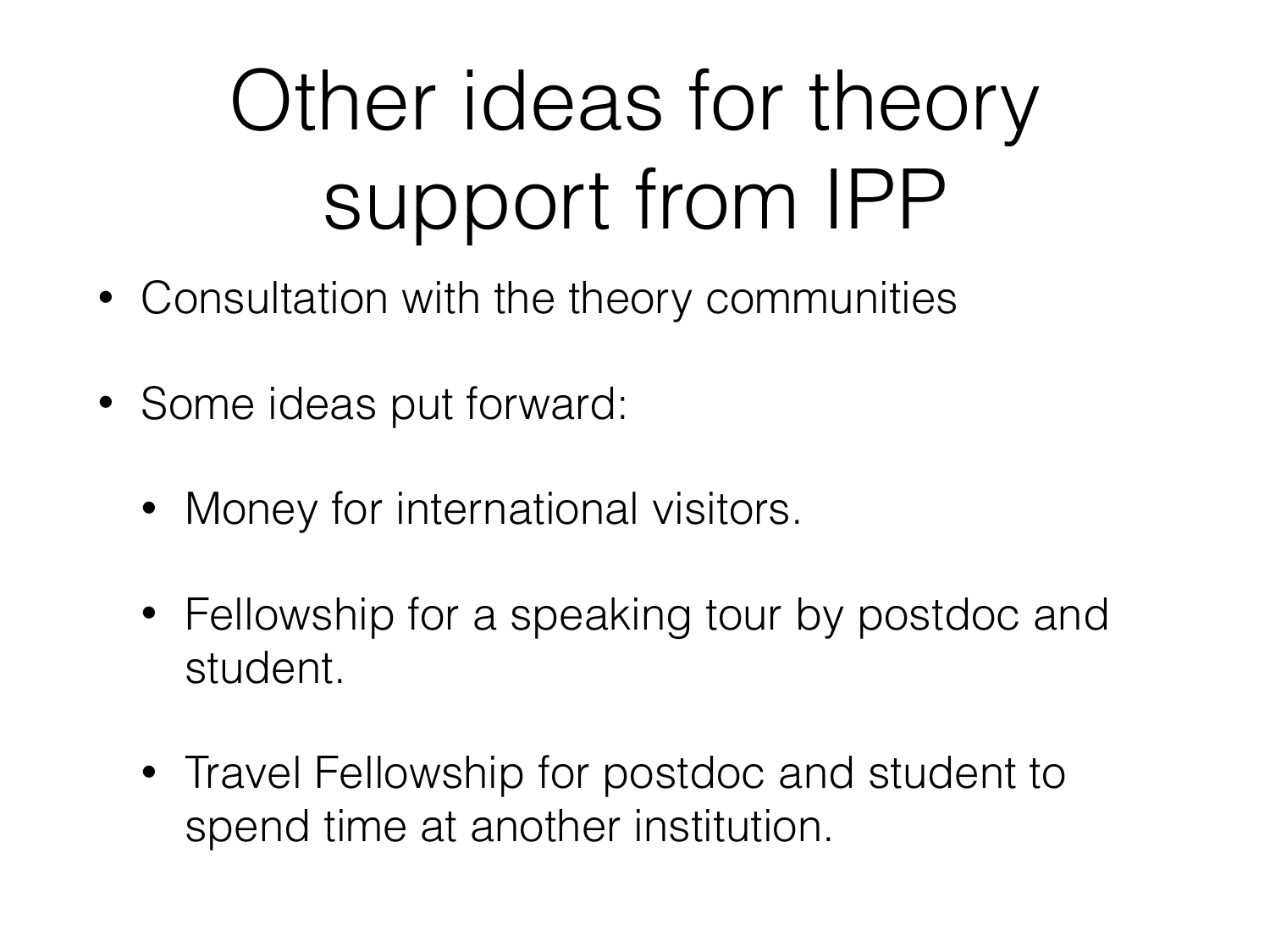#### Early Career Development Fellowship

- Awarded in a national competition it will provide funds for students and postdocs to spend some time at an international lab, school or institute.
- Proposed budget: \$ 35, 250 (3 two-weeks, 3 onemonth, 1 four-month trips)
- No more than 2 awards per institution per year.
- Pilot program for 5 years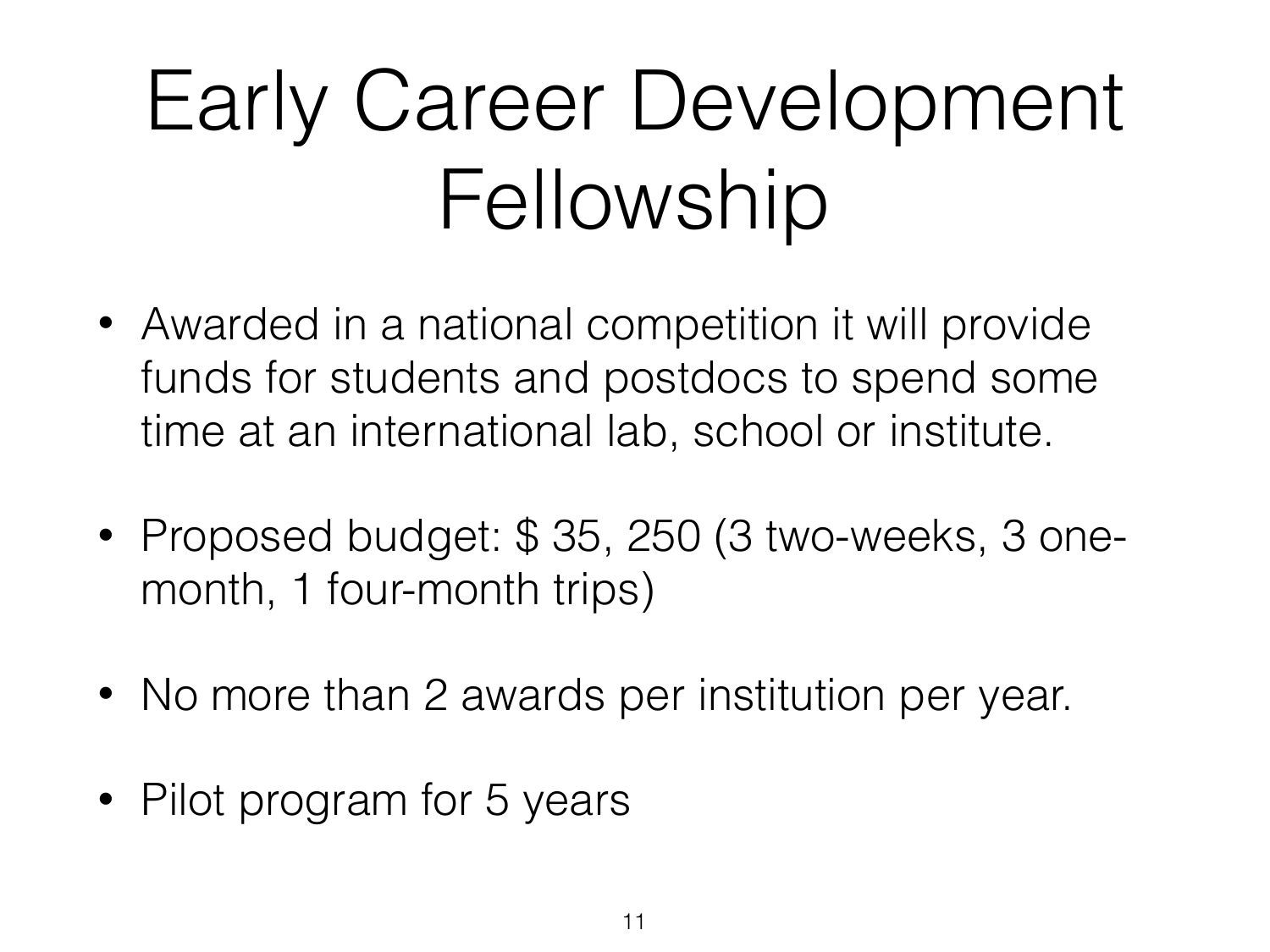### Benefits

- Increases international exposure of theory students and postdocs.
- Encourages international collaboration of faculty members.
- Helps the students and postdoc to promote their career (prestige of winning a nationally competitive fellowship, letter of recommendation, etc…)
- Attractive feature for potential students and postdocs.
- Complementary to existing programs.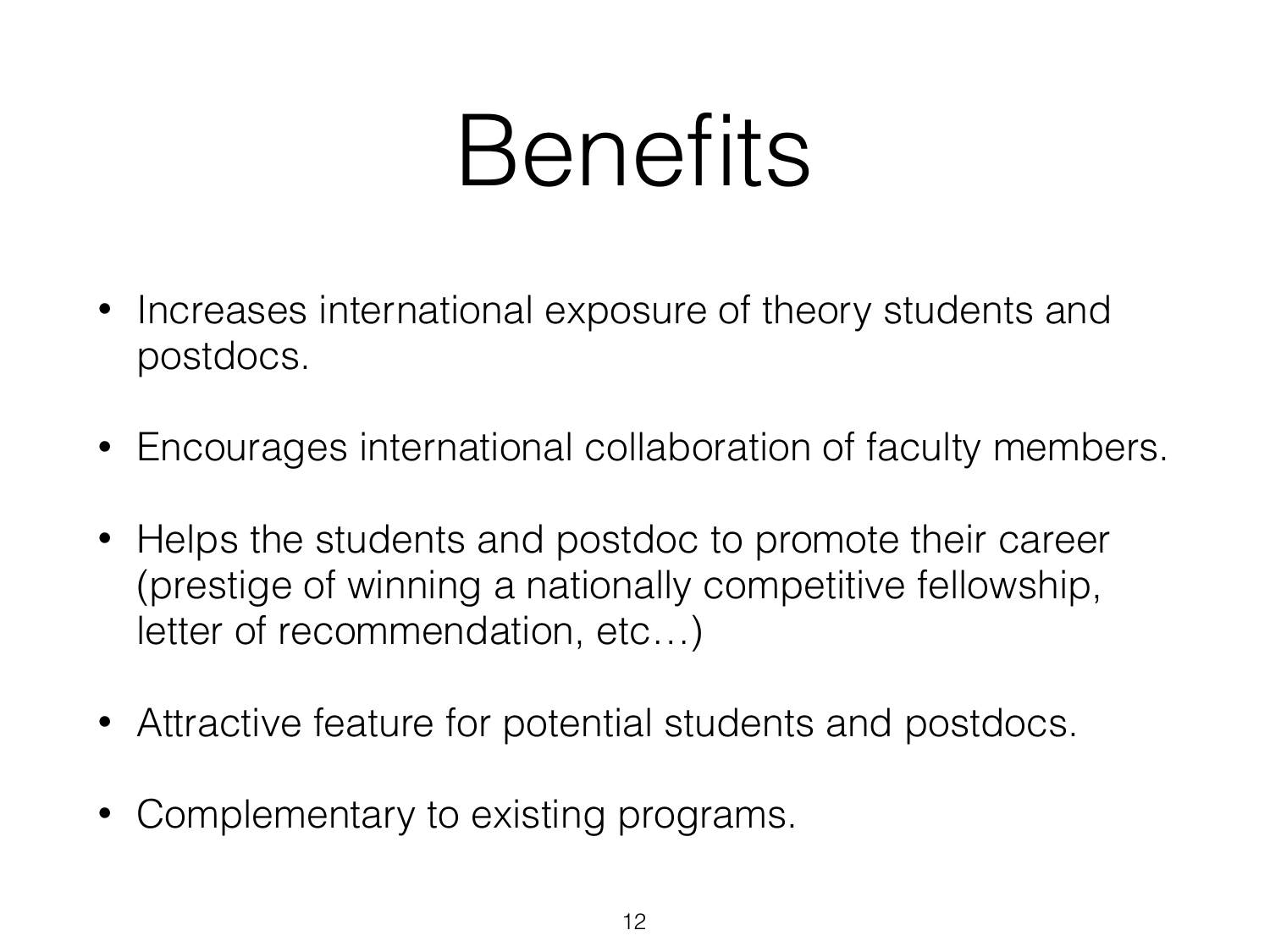### Benefits

- In line with NSERC 2020 priorities.
- Will benefit a large number of people.
- Can be beneficial to theory groups of all sizes.